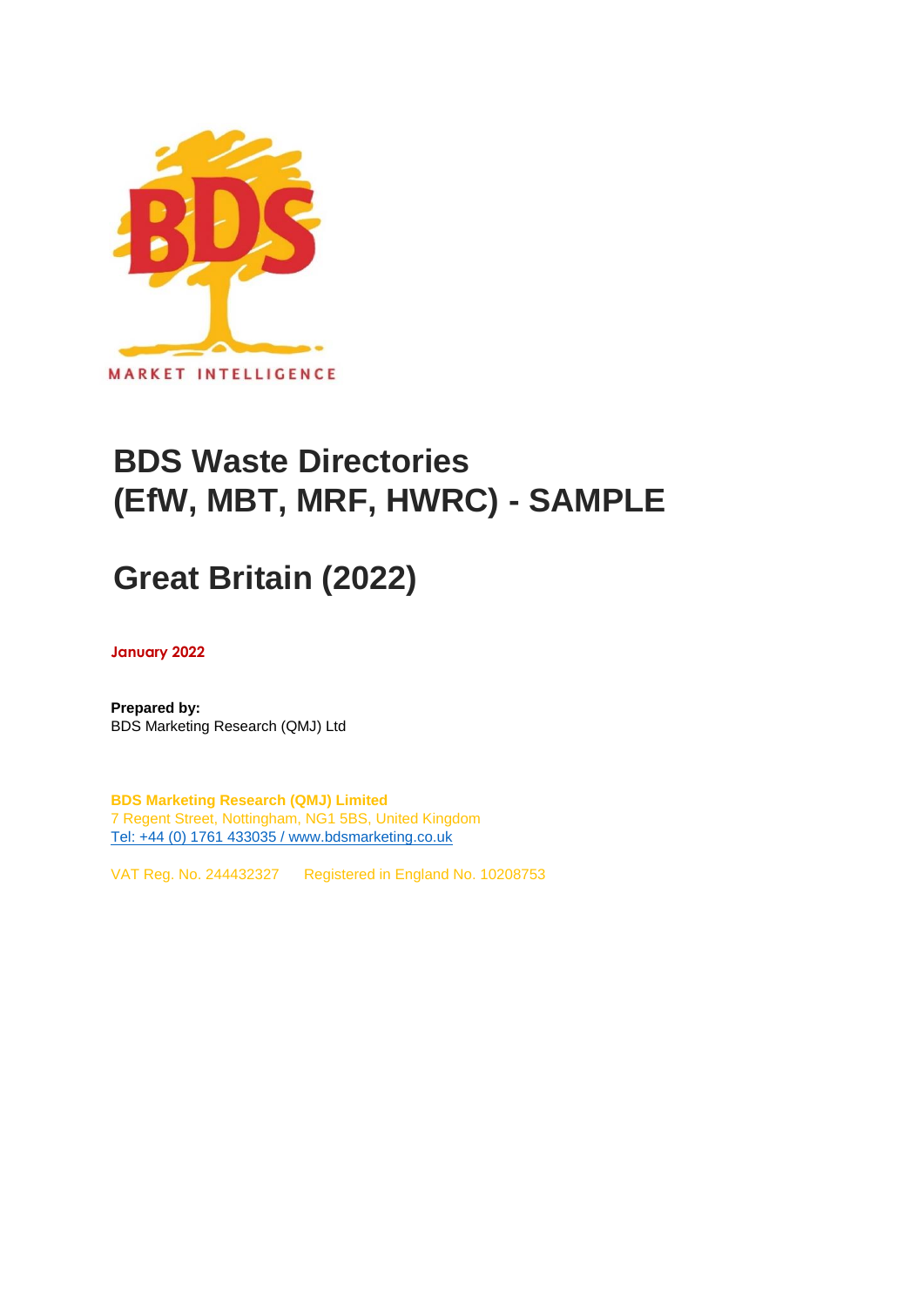## **BDS Marketing Research XX**

*Energy from Waste (EfW) - Directory of 'Operating' Sites in Great Britain* **XXXX**

**BDS** 

| <b>Site Name</b> | Name of Operator | <b>Address Details</b> | County | Region | Telephone no. | <b>Year of Operation</b><br>/ Opening | Capacity<br>(tonnes per hour) | <b>Capacity</b><br>(Mwe) |
|------------------|------------------|------------------------|--------|--------|---------------|---------------------------------------|-------------------------------|--------------------------|
| XXX              | XXX              | XXX                    | XXX    | XXX    | XXX           | XXX                                   | <b>XXX</b>                    | XXX                      |
| XXX              | XXX              | XXX                    | XXX    | XXX    | <b>XXX</b>    | XXX                                   | XXX                           | XXX                      |
| XXX              | XXX              | XXX                    | XXX    | XXX    | <b>XXX</b>    | XXX                                   | XXX                           | XXX                      |
| XXX              | XXX              | XXX                    | XXX    | XXX    | XXX           | XXX                                   | XXX                           | XXX                      |
| XXX              | XXX              | XXX                    | XXX    | XXX    | XXX           | XXX                                   | <b>XXX</b>                    | XXX                      |
| XXX              | XXX              | XXX                    | XXX    | XXX    | XXX           | XXX                                   | <b>XXX</b>                    | XXX                      |
| XXX              | XXX              | XXX                    | XXX    | XXX    | XXX           | XXX                                   | <b>XXX</b>                    | XXX                      |
| XXX              | XXX              | XXX                    | XXX    | XXX    | <b>XXX</b>    | XXX                                   | XXX                           | XXX                      |

*Energy from Waste (EfW) - Directory of 'In Development' Sites in Great Britain* **XXXX**

**BDS Marketing Research XX** Total Number of ENV In Development' Sites in Great Britain **XX Total Number of EfW 'In Development' Sites in Great Britain**

**Total Capacity of EfW 'In Development' Sites in Great Britain**

**Total Capacity of EfW 'Opera** 

| <b>Site Name</b> | Name of Operator | <b>Address Details</b> | County | Region | Telephone no. | <b>Anticipated Year</b><br>of Operation /<br><b>Opening</b> | Anticipated<br>Capacity<br>(tonnes per hour) | Anticipated<br>Capacity<br>(Mwe) |
|------------------|------------------|------------------------|--------|--------|---------------|-------------------------------------------------------------|----------------------------------------------|----------------------------------|
| <b>XXX</b>       | XXX              | XXX                    | XXX    | XXX    | XXX           | XXX                                                         | XXX                                          | XXX                              |
| XXX              | XXX              | XXX                    | XXX    | XXX    | XXX           | XXX                                                         | XXX                                          | XXX                              |
| XXX              | XXX              | XXX                    | XXX    | XXX    | XXX           | XXX                                                         | XXX                                          | XXX                              |
| XXX              | XXX              | XXX                    | XXX    | XXX    | XXX           | XXX                                                         | XXX                                          | <b>XXX</b>                       |
| <b>XXX</b>       | <b>XXX</b>       | XXX                    | XXX    | XXX    | XXX           | XXX                                                         | XXX                                          | XXX                              |
| <b>XXX</b>       | XXX              | XXX                    | XXX    | XXX    | XXX           | XXX                                                         | XXX                                          | XXX                              |
| XXX              | XXX              | XXX                    | XXX    | XXX    | XXX           | XXX                                                         | XXX                                          | XXX                              |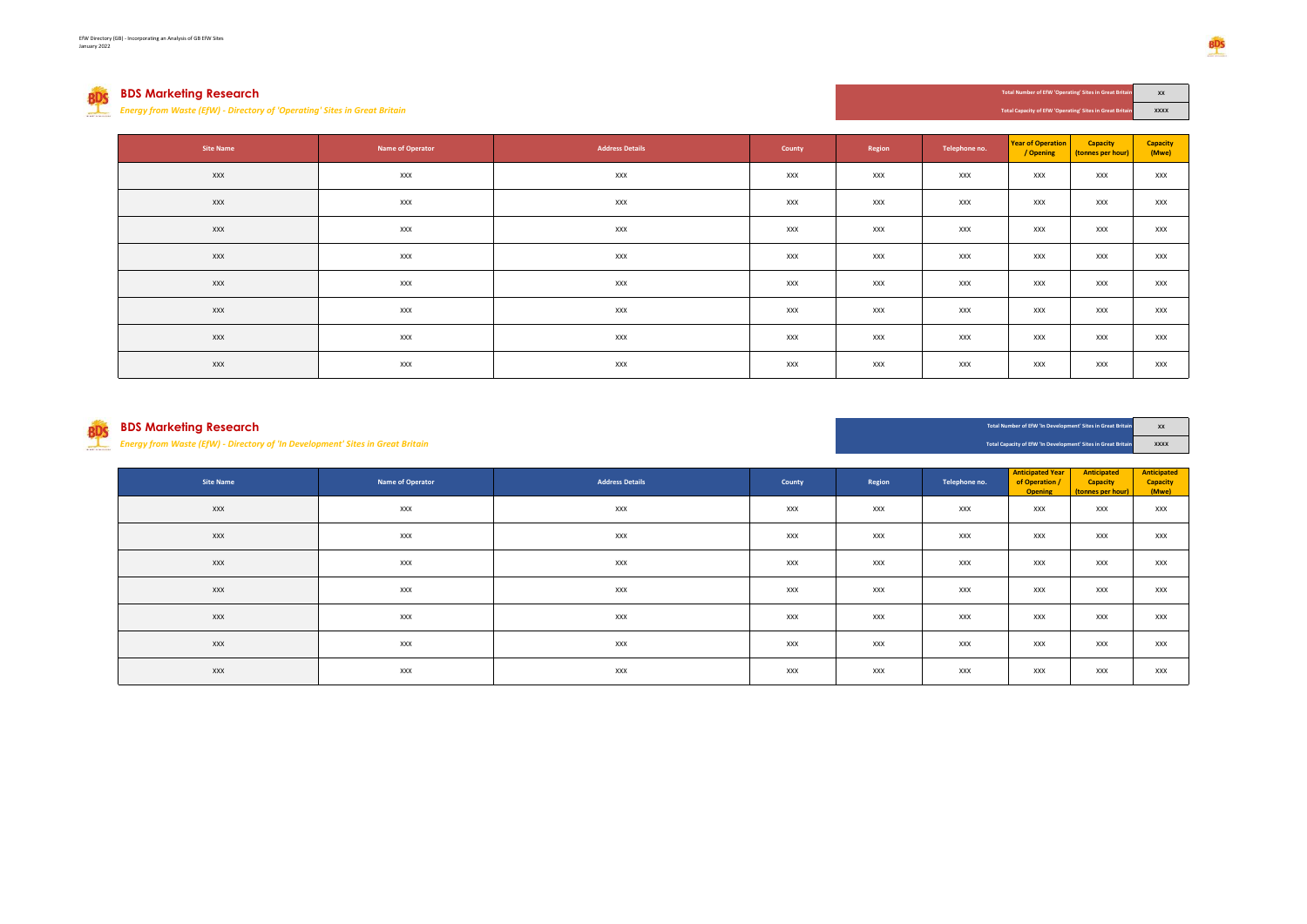## BDS **BDS Marketing Research XX** Total Number of MBT Operating Plants in Great Britain XX

*Mechanical Biological Treatment (MBT) 'Operational' Plants Directory Great Britain (2022)* **XXXX** *XXXX XXXX Total Capacity of MBT* (*XXXX XXXX XXXX XXXX XXXX XXXX XXXX XXXX XXXX XXXX XXXX XXXX*

| Total Number of MBT 'Operating' Plants in Great Britain |  |
|---------------------------------------------------------|--|
|                                                         |  |

| Total Capacity of MBT 'Operating' Plants in Great Britain |  |
|-----------------------------------------------------------|--|
|                                                           |  |

| <b>Site Name</b> | Name of Operator | <b>Address Details</b> | County | Region | Telephone no. | <b>Year of Operation</b> | <b>Capacity '000s</b><br>(tonnes per<br>annum) |
|------------------|------------------|------------------------|--------|--------|---------------|--------------------------|------------------------------------------------|
| XXX              | XXX              | XXX                    | XXX    | XXX    | <b>XXX</b>    | XXX                      | <b>XXX</b>                                     |
| XXX              | XXX              | XXX                    | XXX    | XXX    | <b>XXX</b>    | XXX                      | <b>XXX</b>                                     |
| XXX              | XXX              | XXX                    | XXX    | XXX    | <b>XXX</b>    | XXX                      | <b>XXX</b>                                     |
| XXX              | XXX              | XXX                    | XXX    | XXX    | <b>XXX</b>    | XXX                      | <b>XXX</b>                                     |
| XXX              | XXX              | XXX                    | XXX    | XXX    | <b>XXX</b>    | XXX                      | <b>XXX</b>                                     |
| XXX              | XXX              | XXX                    | XXX    | XXX    | XXX           | XXX                      | <b>XXX</b>                                     |
| XXX              | XXX              | XXX                    | XXX    | XXX    | <b>XXX</b>    | XXX                      | <b>XXX</b>                                     |
| XXX              | XXX              | XXX                    | XXX    | XXX    | XXX           | XXX                      | <b>XXX</b>                                     |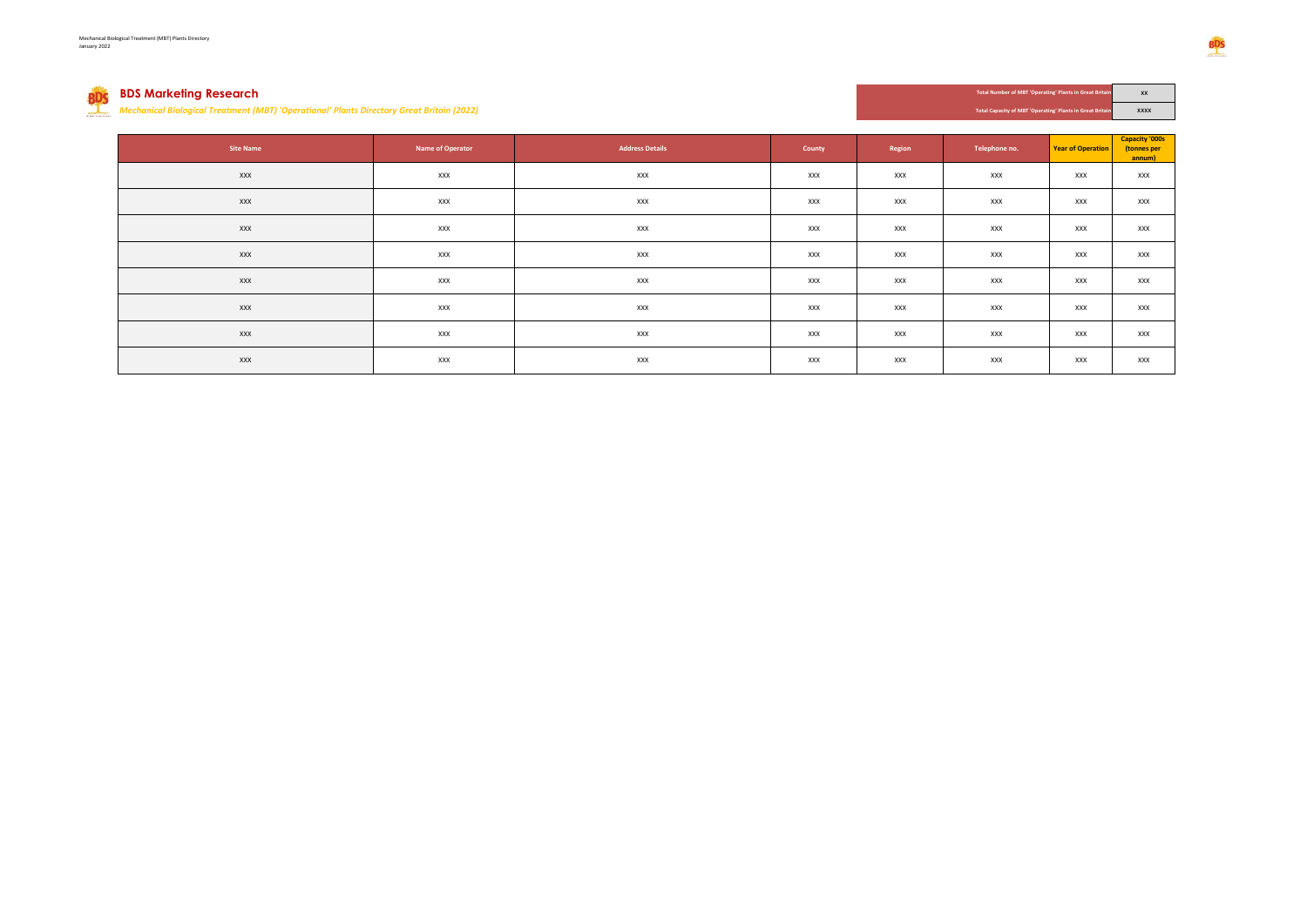*Materials Recycling Facilities (MRF) Directory Great Britain (2022)* **Total Capacity of MBT 'Operating' Plants in Great Britain XXXX**

**BDS Marketing Research Total Number of MBT 'Operating' Plants in Great Britain and Constants in Case of Plants in Great Britain and Constants in the Constant Britain and Constants in the Constant Britain and Constants i** 

| Site Name | Name of Operator | <b>Address Details</b> | County | Region | Postcode   | Telephone no. | <b>Materials Recycled</b> | <b>Capacity (000's tonnes</b><br>per annum) |
|-----------|------------------|------------------------|--------|--------|------------|---------------|---------------------------|---------------------------------------------|
| XXX       | XXX              | XXX                    | XXX    | XXX    | XXX        | XXX           | XXX                       | XXX                                         |
| XXX       | XXX              | XXX                    | XXX    | XXX    | XXX        | XXX           | XXX                       | <b>XXX</b>                                  |
| XXX       | XXX              | XXX                    | XXX    | XXX    | <b>XXX</b> | XXX           | XXX                       | <b>XXX</b>                                  |
| XXX       | XXX              | XXX                    | XXX    | XXX    | XXX        | XXX           | XXX                       | XXX                                         |
| XXX       | XXX              | XXX                    | XXX    | XXX    | XXX        | XXX           | XXX                       | XXX                                         |
| XXX       | XXX              | XXX                    | XXX    | XXX    | XXX        | XXX           | XXX                       | XXX                                         |
| XXX       | XXX              | XXX                    | XXX    | XXX    | XXX        | XXX           | XXX                       | XXX                                         |
| XXX       | XXX              | XXX                    | XXX    | XXX    | XXX        | XXX           | XXX                       | XXX                                         |